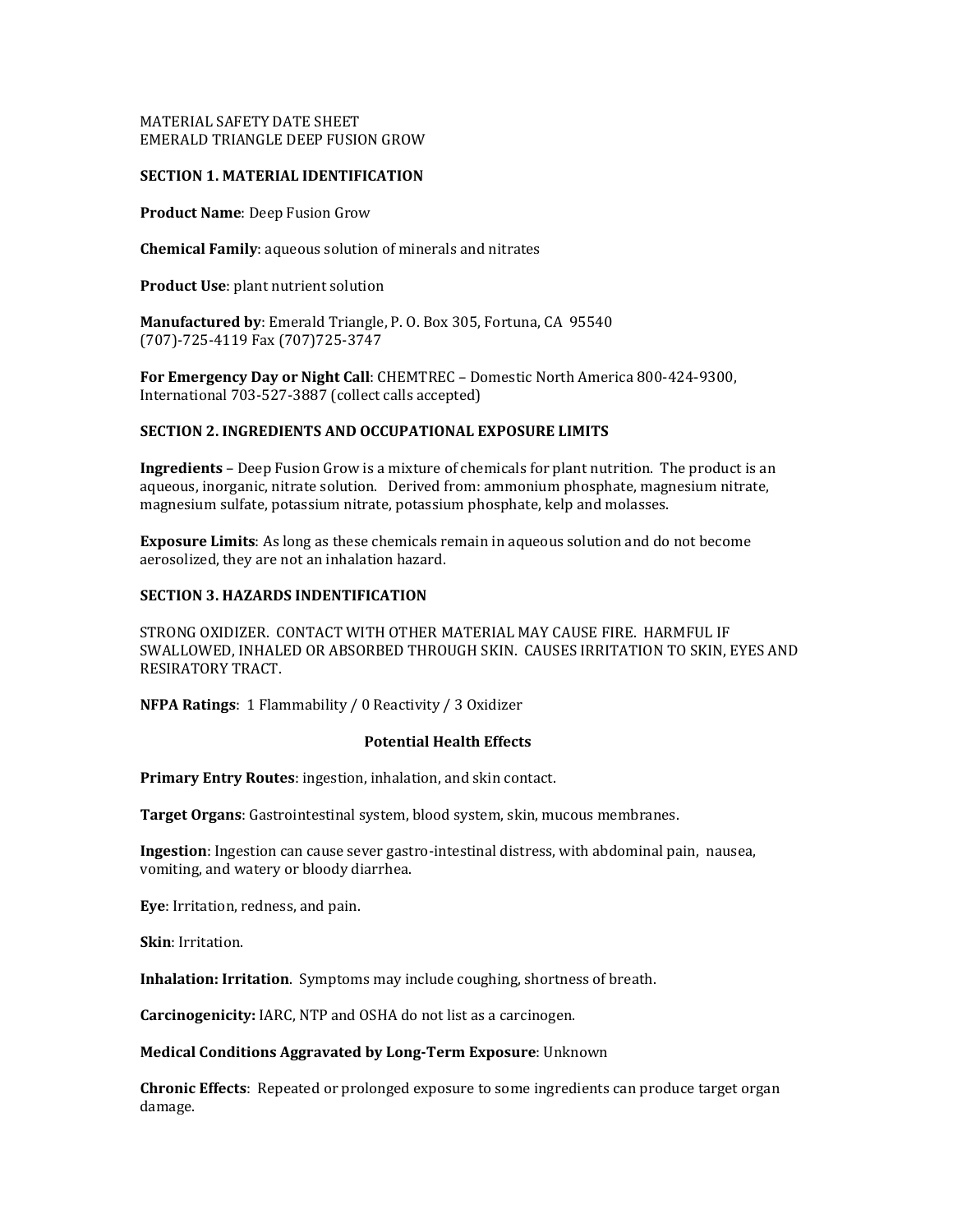### **Other**: None

#### **Section 4. First Air Measures**

**Ingestion**: Do not induce vomiting. Loosen tight clothing, such as collar, tie, belt and waistband. If victim is conscious and alert, give 2-4 cupfuls of milk or water. Seek medical attention.

**Eye Contact**: Do not allow victim to rub or keep eyes tightly shut. Remove contact lenses then gently lift eyelids and flush immediately and continuously with flooding amount of water for at least 15 minutes. Consult a physician or ophthalmologist if pain or irritation develops.

**Skin Contact**: Wash exposed are with soap and water. For reddened or blistered skin, consult a physician.

**After First Aid**: Get appropriate community medical support.

#### **Section 5. Fire and Explosion Data**

**Flash Point**: Unknown

**LEL**: Unknown

**Flammability Classification**: Deep Fusion Grow is not combustible. However, some components are powerful oxidizers and can initiate and intensify combustion of flammable materials.

**Burning Rate**: Unknown

**Extinguishing Media**: Use dry chemical, carbon dioxide, water spray, fog or foam.

**Unusual Fire or Explosion Hazards**: Can accelerate burning. Container may explode in heat of fire.

**Hazardous Combustion Products**: Can decompose explosively in a fire.

**Fire Fighting Instructions**: Contains oxidizing material. Do not use water jet. Keep fire exposed containers cool with water spray. Remove containers from the fire area, if it can be done safely. Avoid contact with organic materials. Do not release run off from fire control methods to sewers or waterways.

**Fie Fighting Equipment**: Because fire may product toxic thermal decomposition products, wear a self-contained breathing apparatus (SCBA) with a fullface piece.

#### **Section 6. Accidently Release Measures**

**Spill/Leak Procedures**: Wipe up with absorbent towels or mop. Avoid contact with organic materials.

**Regulatory Requirements**: Follow applicable OSHA regulations (29 CFR 1910.120).

**Section 7. Handling and Storage**

**Handling Precautions**: Avoid ingestion, skin contact, eye contact, and inhalation.

**Storage Requirements**: Separate from flammable and combustible materials as well as from reducing agents such as zinc, alkaline metals, and formic acid.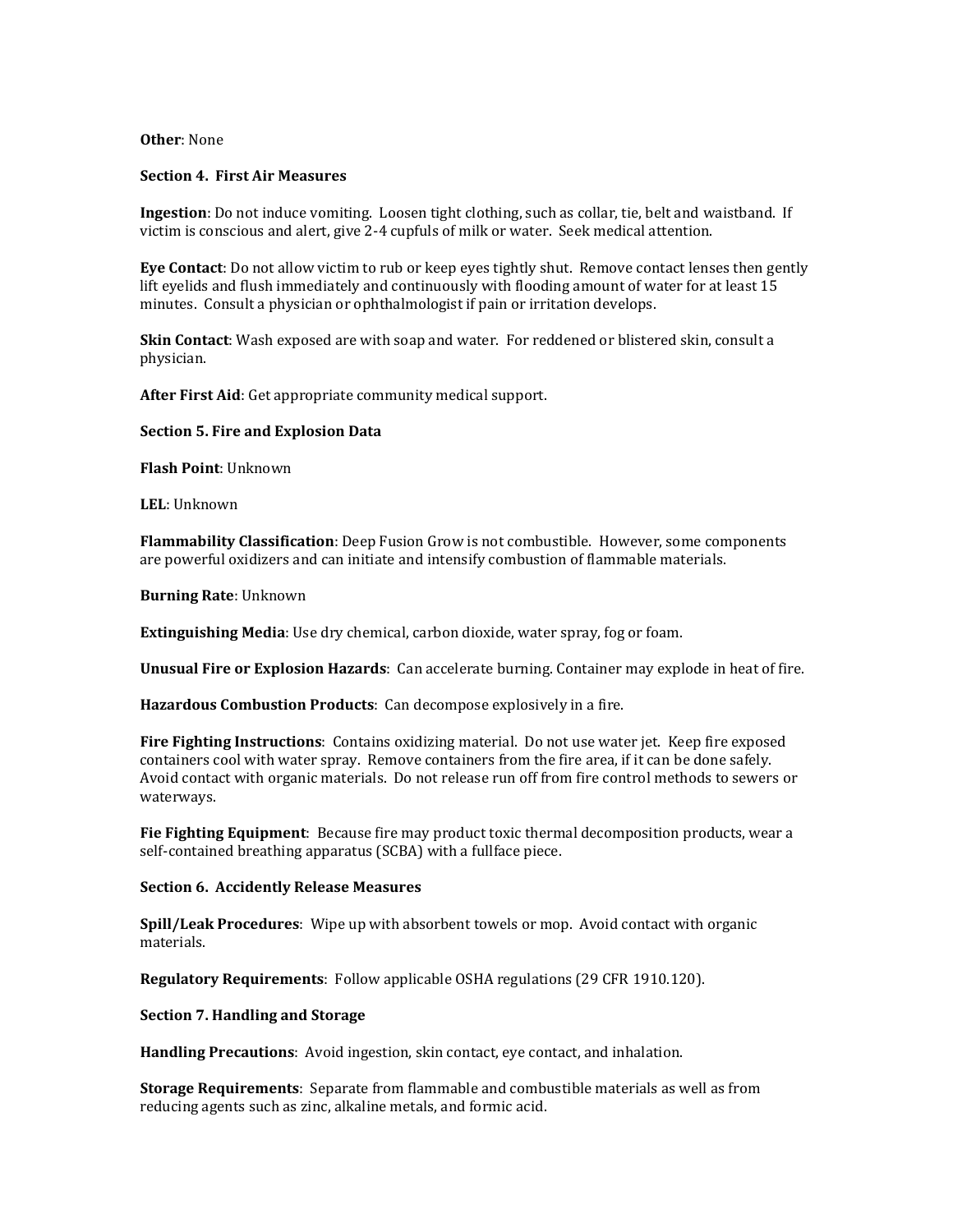# **Regulatory Requirements**: Follow applicable OSHA regulations

### **Section 8. Exposure Controls/Personal Protection**

**Engineering Controls**: Provide general or local exhaust ventilation systems to maintain airborne concentrations as low as possible.

**Administrative Controls**: Avoid breathing mist.

**Respiratory Protection**: If this product is used a directed, respiratory protection in not required. Seek professional advice prior to respirator selection and use. Follow OSHA respirator regulations (29 CFR 1910.134) and, if necessary, wear a MSHA/NIOSH –approved respirator. If respirators are used, OSHA requires a written respiratory protection program that include, at least: medical certification, training, fit testing, periodic environmental monitoring, maintenance, inspection, cleaning, and convenient, sanitary storage areas.

**Eye Protection**: When handling Deep Fusion Grow, protective eyewear or goggles should be worm per OSHA regulations (29 CFR 1910.134). Contact lenses pose a special hazard. Soft lenses may absorb irritants, and all contact lenses concentrate irritants. Particles may adhere to contact lenses and cause corneal damage.

**Protective Clothing**: Wear when the possibility of skin or clothing contamination may exist. Wear neoprene or nitrile gloves when directly handing the product.

**Safety Stations**: Eye wash stations, quick drench showers, and washing facilities should be readily accessible to workers handling large quantities of Deep Fusion Grow.

**Contaminated Equipment**: Remove this material from shoes and equipment. Launder contaminated clothing before wearing.

**Comments**: Never eat, drink or smoke in work areas. Practice good personal hygiene after using this product, especially before eating, drinking, smoking, using the toilet, or applying cosmetics.

### **Section 9. Physical and Chemicals Properties**

**Physical State**: Aqueous solution. **Density**: 1.108 **pH**: 3-4 **Appearance**: Dark liquid with slight odor of molasses **Vapor Pressure**: Unknown **Water Solubility**: Soluble **Other Solubilities**: Unknown **Freezing Point**: -1 degrees C **Boiling Point**: 101 degrees C **Viscosity**: Unknown

# **Section 10 Stability and Reactivity**

**Stability**: Stable at room temperature in closed containers, under normal storage and handling conditions. Unstable at high temperatures.

**Polymerization**: Hazardous polymerization does not occur.